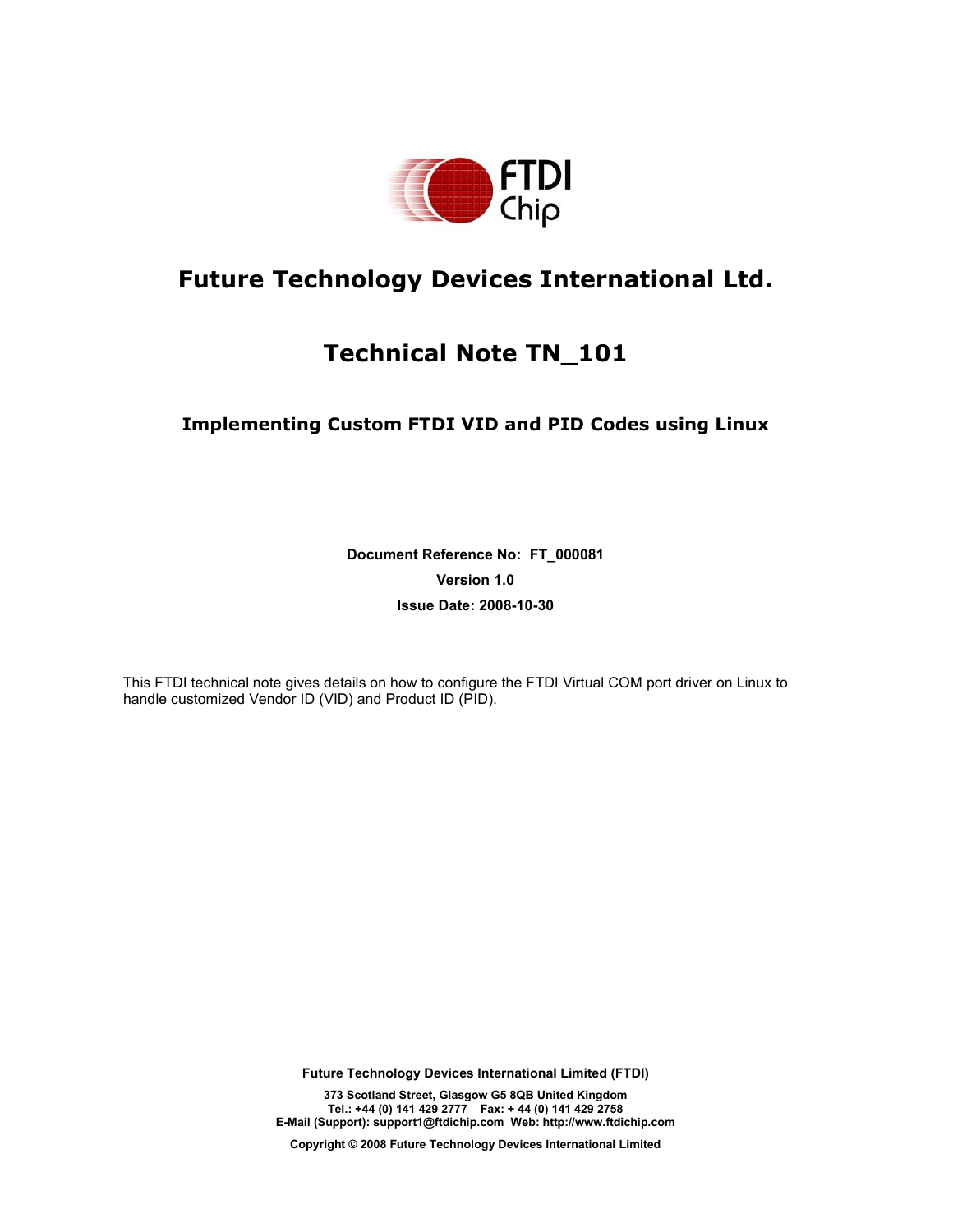

## **Table of Contents**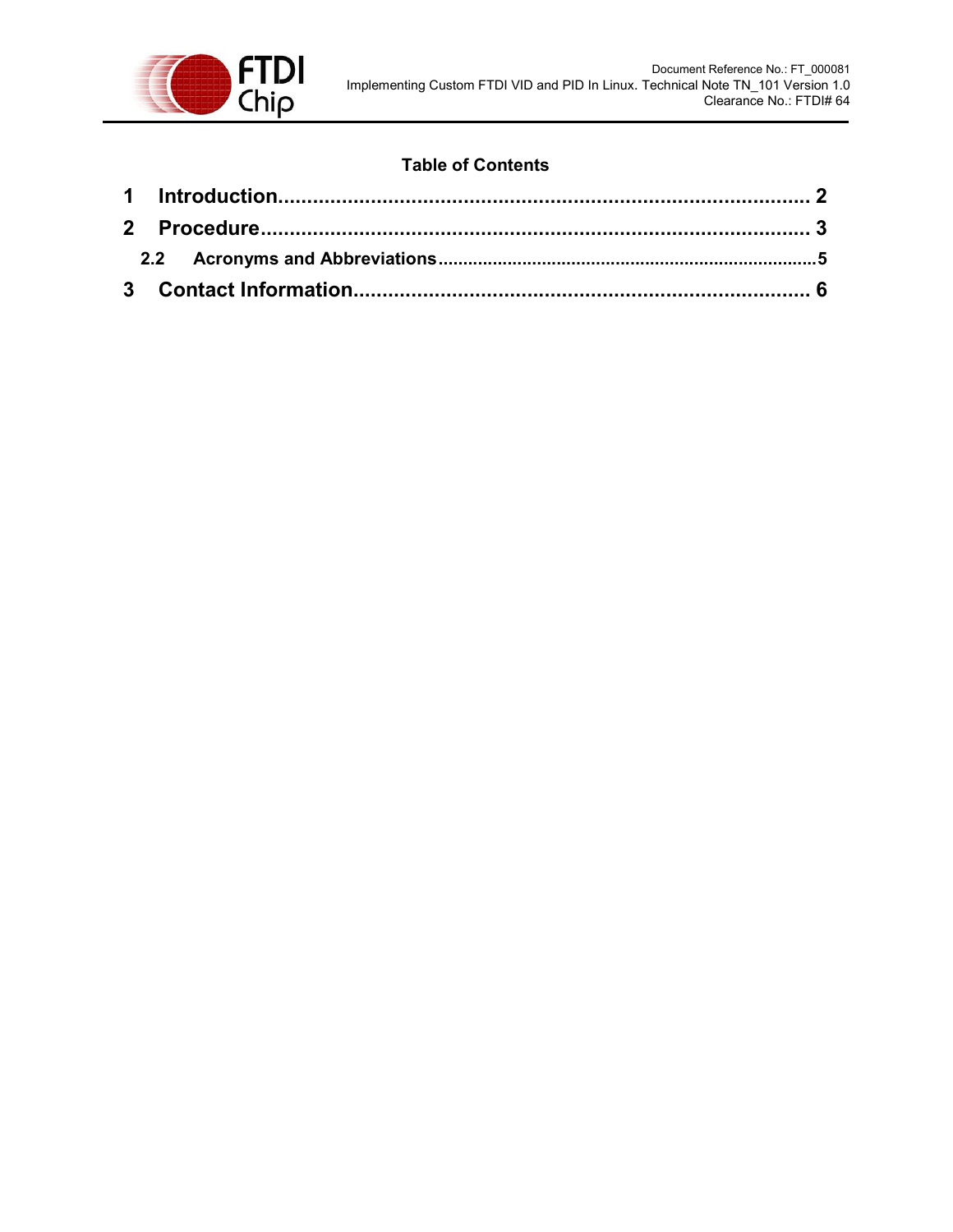

### **1 Introduction**

Many of FTDI's Linux users have been searching for an easy way to modify the Linux FTDI Virtual COM port driver (FTDI\_SIO) to handle additional Vendor ID & Product ID codes (VID/PID). The default FTDI\_SIO driver supports the standard FTDI VID/PID plus a handful of other specialized VID/PID combinations.

The previous method used to modify VID/PID assignments in Linux was to edit kernel source files and to rebuild the kernel. This is very time consuming and error prone.

This applications note describes a quicker and more convenient way to add a unique VID/PID combination for FTDI devices.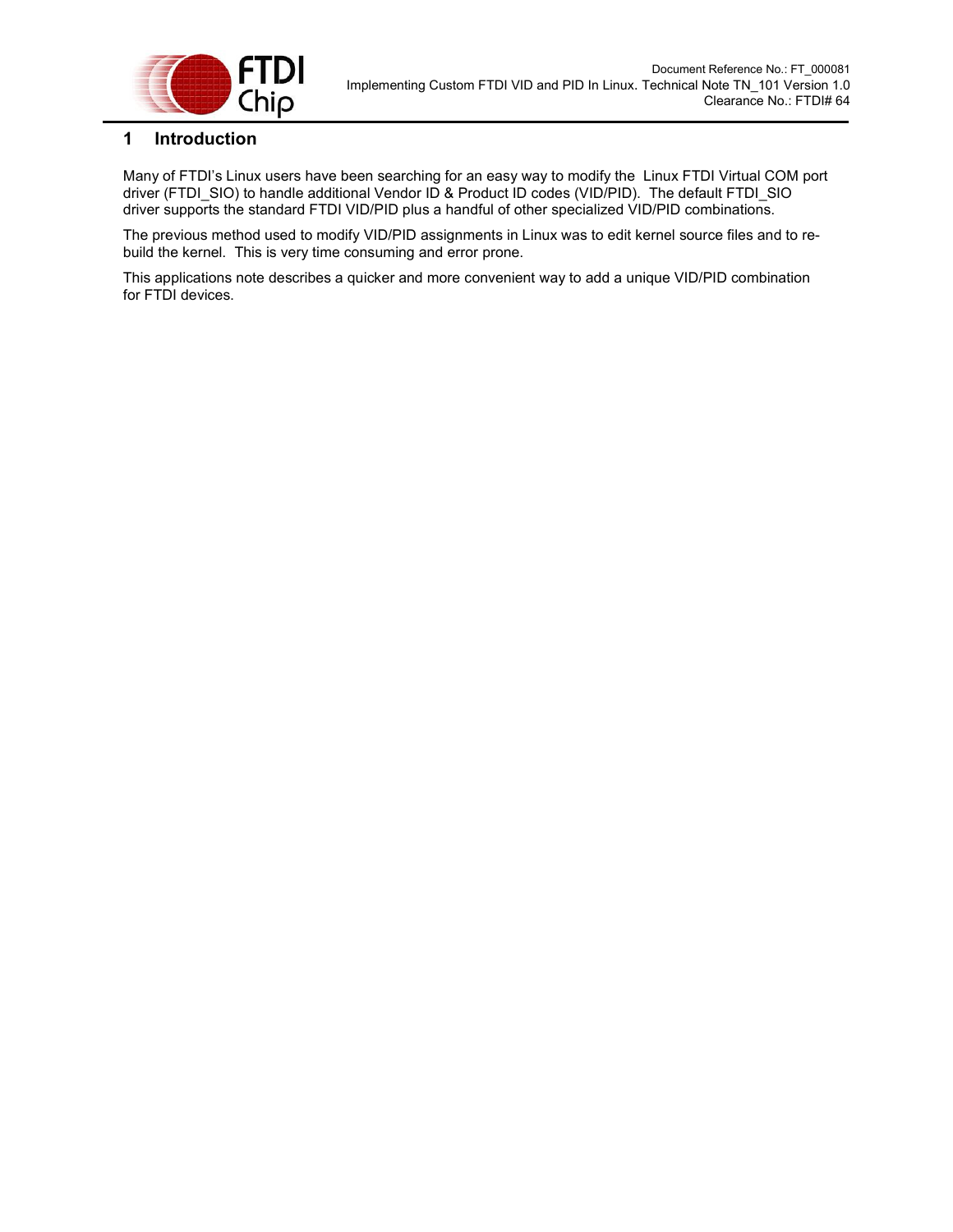

### **2 Procedure**

The following procedure should be followed to modify the VID and/or PID in Linux. The FTDI client device should not be connected until indicated by the procedure.

- 1. Open a terminal window in Linux.
- 2. Go to the **/etc/udev/rules.d** directory.

The "sudo" command can be used here to create files.

3. Using the preferred Linux text editor, create a new file with the following name:

### **99-usbftdi.rules**

4. Enter the following Linux code, then save and close the file:

```
# For FTDI FT232 & FT245 USB devices with Vendor ID = 0x0403, Product ID = 0xabc 
SYSFS{idProduct}=="abcd", SYSFS{idVendor}=="0403", RUN+="/sbin/modprobe –q ftdi-
sio product=0xabcd vendor=0x0403"
```
Note that "0xabcd" is a dummy value for the PID; you will enter the PID assigned to you from FTDI. For a VID assigned by the USB-IF, also modify the "idVendor" value above to match the assigned VID.

- 5. Save and close the rules file.
- 6. To instantiate, run the following command:

sudo udevcontrol\_reload rules <CR>

(It is only necessary to run this command once. The rule file will always be executed at system start up.)

7. Connect the FTDI device with the customized VID/PID and enter: **dmesg | grep FTDI** <CR>

This command will confirm a successful driver load. You should see the following:

```
[ 15.768872] drivers/usb/serial/usb-serial.c: USB Serial support registered 
for FTDI USB Serial Device 
[ 15.768927] ftdi_sio 4-1:1.0: FTDI USB Serial Device converter detected 
[ 15.769177] usb 4-1: FTDI USB Serial Device converter now attached to ttyUSB0
```
The new VID/PIDs will stay resident on the Linux PC after shutdown and restart.

Communication with the FTDI device can be set up by using a simple Linux TTY terminal and pointing it to /dev/ttyUSB0.

8. To confirm the new VID/PID combination is present enter the following :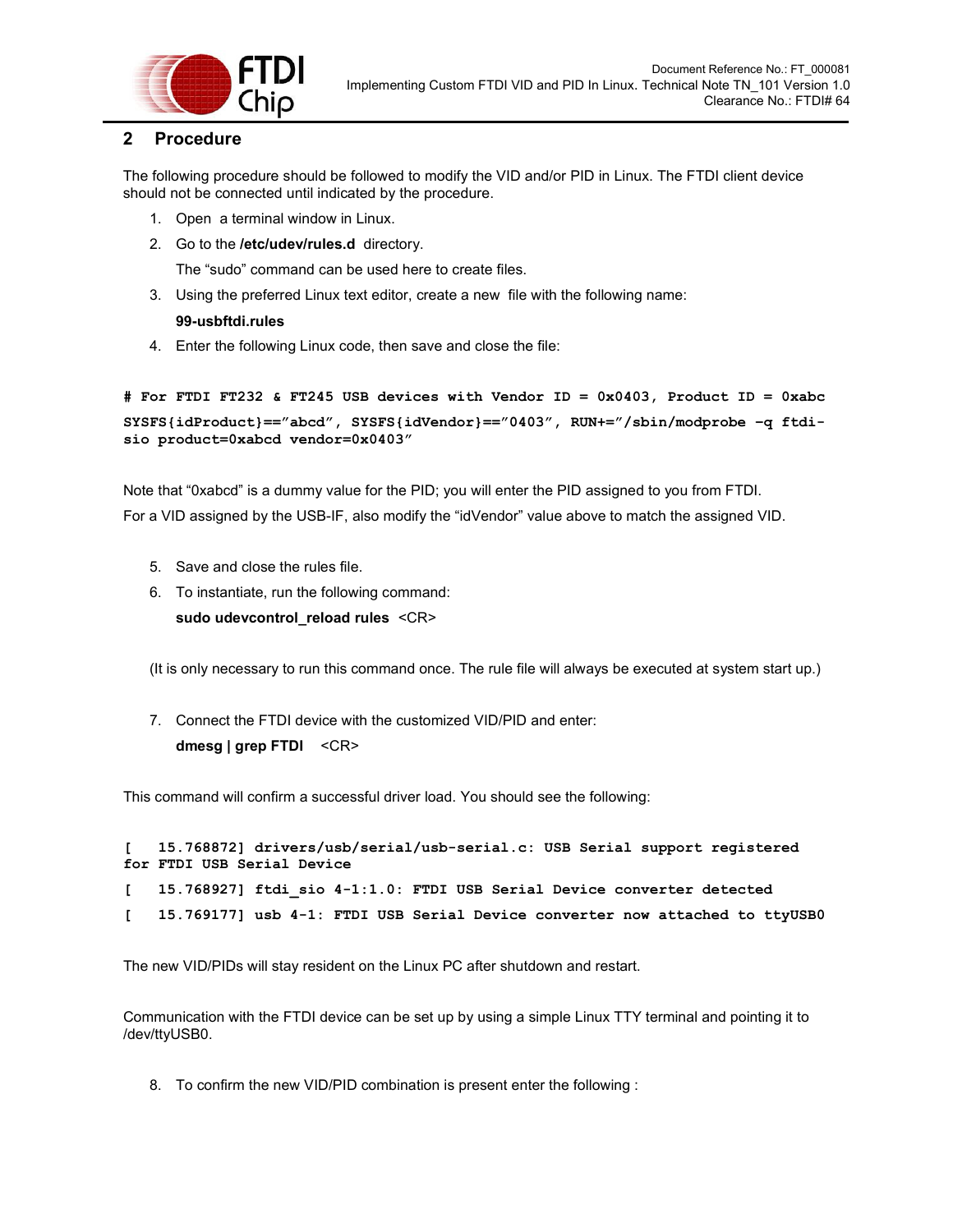

| lsusb <cr></cr> |  |  |  |  |                                  |  |  |                                                                               |  |
|-----------------|--|--|--|--|----------------------------------|--|--|-------------------------------------------------------------------------------|--|
|                 |  |  |  |  | Bus 002 Device 001: ID 0000:0000 |  |  |                                                                               |  |
|                 |  |  |  |  |                                  |  |  | Bus 004 Device 004: ID 0403:abcd Future Technology Devices International, Ltd |  |
|                 |  |  |  |  | Bus 004 Device 001: ID 0000:0000 |  |  |                                                                               |  |
|                 |  |  |  |  | Bus 003 Device 001: ID 0000:0000 |  |  |                                                                               |  |

(Note 1: lsusb does not confirm that driver is successfully loaded, only that hardware has been attached to the computer.)

(Note 2: At the time of writing this application note, the only method available to modify the hardware (onchip) PID/VID values is to use the Mprog3.0 application. This application only runs on Microsoft Windows)

If FTDI's standard VID code is being used, then this MUST be used with a PID code allocated by FTDI. It is not permissible to create user defined PID codes. In this case, please request a block of 8 unique PIDs from FTDI (at no cost). All you need is a phone call or email to FTDI Support (refer to Contact Information section). These allocated PIDs must be used with the standard FTDI VID of 0x0403.

If a custom VID is used (available to current members of the USB Implementers Forum USB-IF), then users can choose any PID code. (This option has a cost associated with it).

Additional note for Ubuntu users:

It is not possible to access the Virtual COM port in Ubuntu until the "brltty" port is removed. This is done as follows:

**sudo apt-get remove brltty** <CR>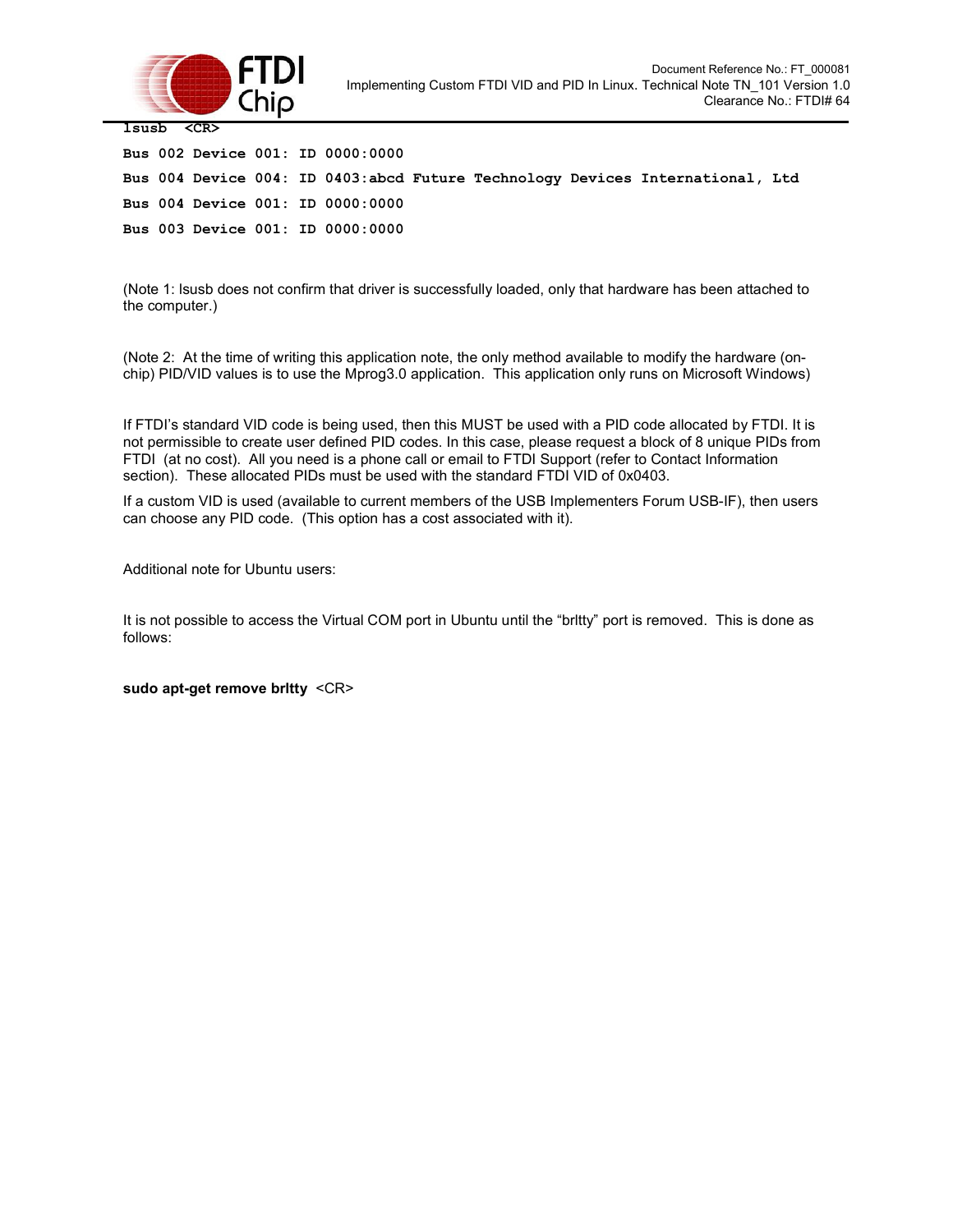

## **2.2 Acronyms and Abbreviations**

| Terms                  | <b>Description</b>                                                   |  |  |  |  |  |
|------------------------|----------------------------------------------------------------------|--|--|--|--|--|
| <b>VID/PID</b>         | <b>Vendor ID/Product ID</b>                                          |  |  |  |  |  |
| <b>FTDI_SIO</b>        | <b>FTDI Virtual Com Port driver for Linux Operating Systems</b>      |  |  |  |  |  |
| sudo                   | Linux "Substitute User" command, gives administrator privileges      |  |  |  |  |  |
| kernel                 | Code that forms the heart of a Linux Operating System                |  |  |  |  |  |
| <b>Terminal Window</b> | A Linux application similar to Windows' "Command Prompt"             |  |  |  |  |  |
| dmesg                  | Linux "Message of the day" – shows a log of events for the Linux PC. |  |  |  |  |  |

**Table 2.1 Acronyms and Abbreviations**